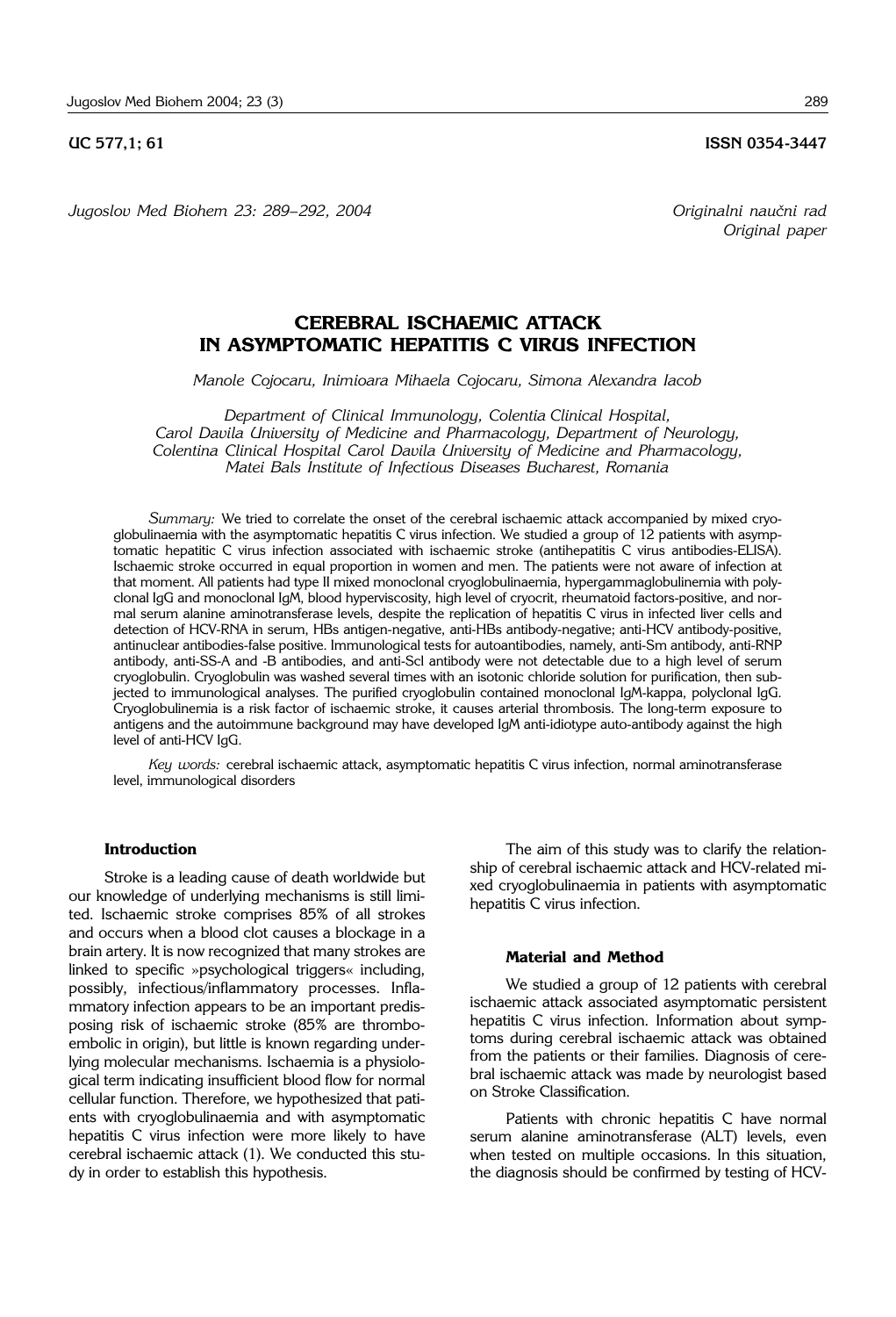RNA. The presence of HCV RNA indicates that the patient has an ongoing viral infection despite normal ALT levels.

Cryoglobulin was obtained from 5 mL of patient's serum by cooling the serum at  $0^{\circ}$ C for 12 hours. The precipitate was washed five times with ice-cold Tris-buffered saline (TBS:10 mmol/L tri-HCL/150 mmol/L NaCl, pH 7.5), disolved in 1 mL of 0.2 mol/L glycine-HCl buffer (pH 3.0 at 37 °C for 5 minutes and neutralized by adding Tris base (2, 3).

#### **Results**

The cerebral ischaemic attack occurred in equal proportion in women and men. The patients were not aware of infection at that moment. All patients had type II mixed monoclonal cryoglobulinaemia, hypergammaglobulinemia with polyclonal IgG and monoclonal IgM, blood hyperviscosity, high level of cryocrit, rheumatoid factors-positive and normal serum alanine aminotransferase (ALT) levels, despite the replication of hepatitis C virus (HCV) in infected liver cells and detection of HCV-RNA in serum, HBs antigennegative, anti-HBs antibody-negative, anti-HCV antibody-positive, antinuclear antibodies-false positive. Type II cryoglobulins, as detected in those cases, consisted of two components of immunoglobulin: mixed monoclonal (IgM-kappa) and polyclonal (IgG) components. Immunological tests for autoantibodies, namely anti-Sm antibody, anti-RNP antibody, anti-SS-A and -B, and anti-Scl antibody were not detectable due to a high level of serum cryoglobulins. It was noted that IgG and IgM serum cryoglobulin levels were very elevated. Serum protein electrophoresis and immunoelectrophoresis demonstrated a monoclonal peak of IgM-kappa type. The purified cryoglobulins contained monoclonal IgM-kappa, polyclonal IgG.

### **Discussion**

Hepatitis C is most readily diagnosed when serum aminotransferases are elevated and anti-HCV is present in serum. The diagnosis is confirmed by the finding of HCV RNA in serum. Testing for HCV RNA (by PCR) confirms the diagnosis and documents the presence viraemia; all patients with chronic infection have the viral genome detectable in serum by PCR. This study examined the hypothesis that the subjects with asymptomatic hepatitis C infection and cryoglobulins present cerebral ischaemic attack. Cryoglobulinaemia is a risk factor of ischaemic attack, it causes arterial thrombosis. The relationship between hepatitis C virus infection and selected immunohaematologic variable in subjects with cerebral ischaemic attack has been fully investigated. Cryoglobulinemia shows the presence of immunoglobulins in serum that precipitate on cooling; this may occur as a primary or secondary disorder to another disease (4). Although a

precise etiologic role is still unknown, antigenic stimulation in hepatitis C virus infection may play a primary role in the production of cryoglobulins. The long-term exposure to antigens and the autoimmune background may develop IgM anti-idiotype autoantibody against the high level of anti-HCV IgG (5). The main systemic disorders which may be complicated with cerebral arteritis: polyarteritis nodosa, Churg-Strauss syndrome, temporal arteritis, Takayasu's arteritis, SLE, Sjögren's syndrome, mixed cryoglobulinemia, granulomatous arteritis. Cryoglobulinaemia, especially mixed cryoglobulinaemia, is associated with ischaemic attack, caused presumably by cerebral vasculitis or hyperviscosity syndrome (6–8). Another possible mechanism that may be a relevant factor in stroke triggered by infection is an increase in fibrinogen concentration during infection, which increases blood viscosity (9). The most widely accepted hypothesis is as follows: the formation of immune complexes is followed by their deposition in the vessel wall and by inflammation leading to the development of small vessel vasculitis via activation of complement (10). Other factors such as elevations in plasma C4bp may further compromise the protein C system in infection-associated attack patients. Protein S circulates in a free active form and in an inactive complex when bound to C4bp, a regulatory protein in the classic complement pathway. Elevation in C4bp, an acute-phase protein, often accompanies infection/inflammatory states and may foster an acquired free protein S deficiency.

The clinical features are caused by the obstruction of small blood vessels, ischaemia and possible infarction of the tissues which they subtend. In the present study, patients were routinely evaluated for asymptomatic hepatitis C virus infection and cryoglobulins (12–14). However, it was not our intention to study the differeces between patients with cryoglobulins and those without cryoglobulins.



Figure 1. Scheme of pathogenesis in infection-associated atherothrombosis (11)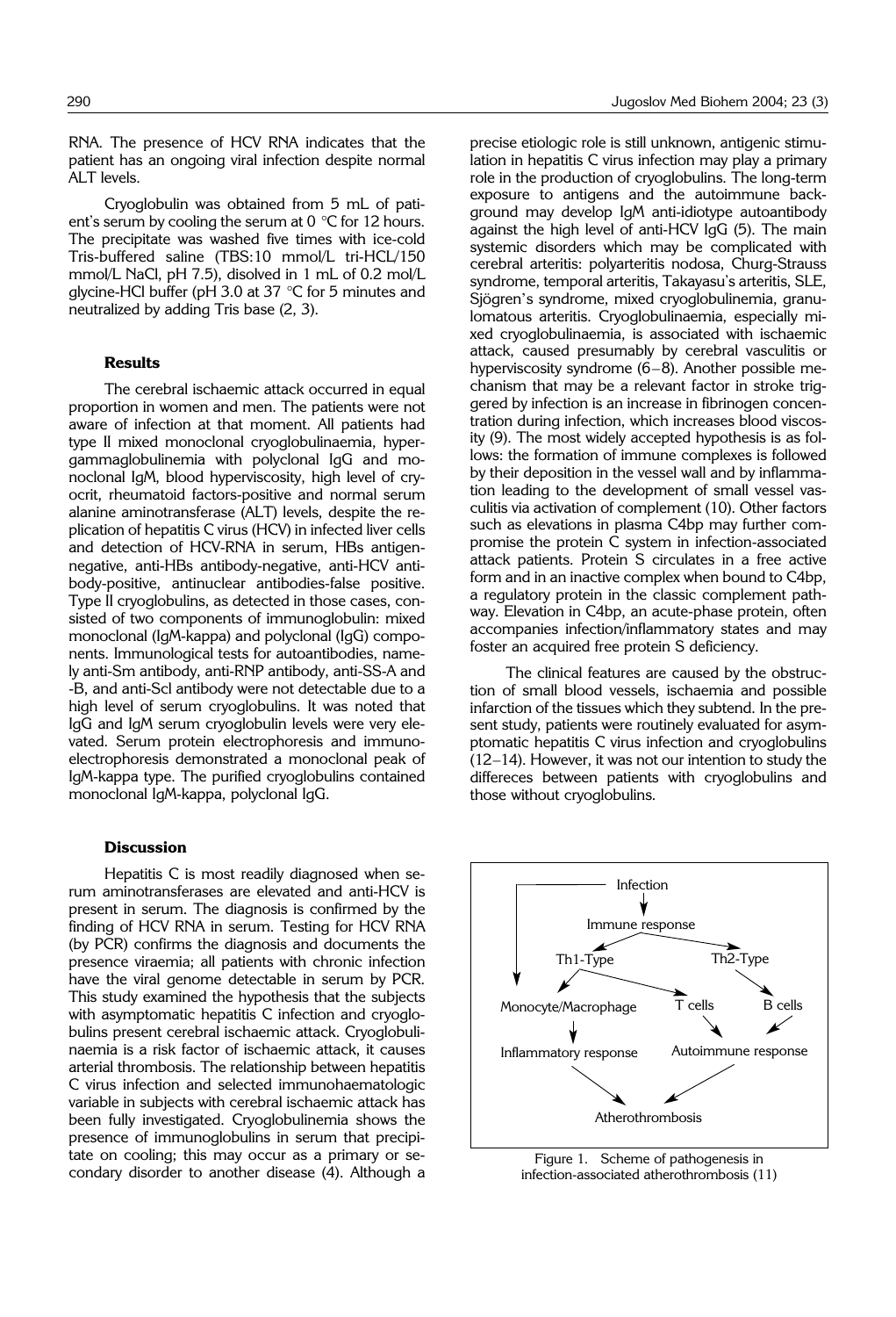Further studies will be necessary to elucidate the role of hepatitis C virus infection with cryoglobulins in production of cerebral ischaemic attack.

Based on the findings outlined above, screening of cryoglobulins in ischaemic attack patients is recommended warmly. Validation of an aetiologic association between hepatitis C virus infection and ischaemic attack requires additional classification (15).

#### **Conclusion**

Cerebral ischaemic attack has been caused by a small-vessel vasculitis or by a small vascular occlusion associated with cryoglobulins.

The findings of the present study showed the presence of cryoglobulins in sera of patients with cerebral ischaemic attack and asymptomatic hepatitis C virus infection. Our results suggest that persistent hepatitis C infection may act as a trigger and may increase the risk of ischemic attack.

# CEREBRALNI ISHEMIJSKI NAPAD PRI ASIMPTOMATSKOJ INFEKCIJI HEPATITIS C VIRUSOM

*Manole Cojocaru, Inimioara Mihaela Cojocaru, Simona Alexandra Iacob*

*Department of Clinical Immunology, Colentia Clinical Hospital, Carol Davila University of Medicine and Pharmacology, Department of Neurology, Colentina Clinical Hospital Carol Davila University of Medicine and Pharmacology, Matei Bals Institute of Infectious Diseases Bucharest, Romania*

*Kratak sadržaj*: Ispitivana je korelacija cerebralnog ishemijskog napada praćena mešovitom krioglobulinemijom sa asimptomatskom infekcijom hepatitis C virusom. Proučavana je grupa od 12 pacijenata sa asimptomatskom infekcijom hepatiitis C virusa praćena ishemijskim šlogom, koji se podjednako javio kod muškaraca i žena. Pacijentima nije bilo poznato da imaju infekciju. Svi pacijenti su imali tip II mešovitu monoklonalnu krioglobulinemiju, hipergamaglobulinemiju sa poliklonalnim IgG i monoklonalnim IgM antitelima, hiperviskoznost, visok nivo kriocita, pozitivan reumatodini faktor i normalnu aktivnost serumske alaninaminotransferaze, uprokos replikaciji hepatitis C virusa u ćelijama jetre i HCV-RNK u serumu, negativnog Hbs antigena, negativnih anti-Hbs antitela, pozitivnih anti-HCV antitela i lažno pozitivnih antinulearnih antitela. Zbog viskog nivoa krioglubilina nisu otkirivena sledeća autoantitela, npr. anti-Sm antitelo, anti-RNP anititelo, anti-SS-A i -B antitela i anti-Scl anitela. Krioglobulin je ispiran nekoliko puta fiziološkim rastvorom radi prečišćavanja, a zatim je anliziran. Prečišćeni krioglobuli sadr`ali su monoklonalna IgM-kapa i poliklonalni IgG. Krioglubilinemija je faktor rizika za ishemijski insult pošto izaziva arterijsku trombozu. Dugotrajno izlaganje antigenima i autoimunosti može da dovede do razvoja IgM anti-idiopatskim autoantitelina usled visokog nivoa anti-HCV IgG.

*Ključne reči: cerebralni ishemijski insult, asimptomtska infekcija hepatitis C virusom, normalni nivo amino*transferaza, imunološki poremaćaji

#### **References**

- 1. Agnello V. The etiology and pathophysiology of mixed cryoglobulinemia secondary to hepatitis C virus infection. Springer Semin immunopathol 1997; 19: 111–29.
- 2. Kallemuchikkal U, Gorevic PD. Evaluation of cryoglobulins. Arch Pathol Lab Med 1999; 123: 119–25.
- 3. Fohlen-Walter A, Jacob C, Lecompte T, Lesesve JF. Laboratory identification of cryoglobulinemia from automated blood cell counts, fresh blood samples and blood films. Am J Clin Pathol 2002; 117: 606–14.
- 4. Alter HJ, Seeff LB. Recovery, persistence, and sequelae in hepatitis C virus infection: a perspective on long-term outcome. Seminars in Liver Disease. 2000; 20 (1): 17–35.
- 5. Pawlotsky JM, Ben Yahia M, Andre C, et al. Immunological disorders in C virus chronic active hepatitis: a prospective case-control study. Hepatology 1994; 19: 841– 48.
- 6. Lamprecht P, Gross WL. Cryoglobulinemic vasculitis (review). Arthritis Rheum 1999; 42: 2507–16.
- 7. Marcellin P, Descamps V, Martinot-Peignoux M, et al. Cryoglobulinemia with vasculitis associated with hepatitis C virus infection. Gastroenterology 1993; 104: 272.
- 8. Cacoub R, Maisonobe T, Thibault V, et al. Systemic vasculitis in patients with hepatitis C. J Rheumatol 2001; 28: 109 –18.